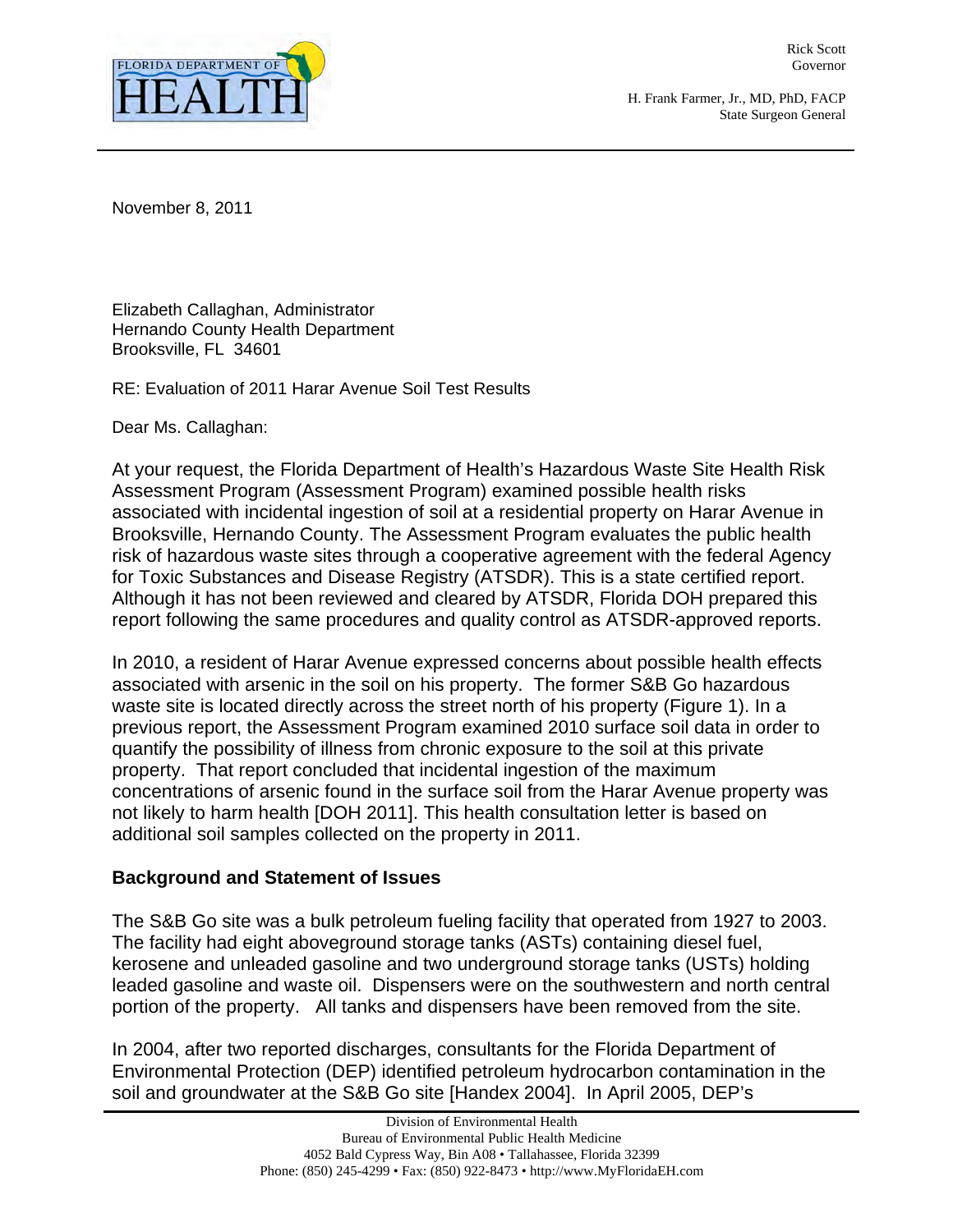consultant removed 1473 tons of contaminated soil from five locations on the site. Postexcavation testing did not include arsenic analysis but found some petroleum hydrocarbon compounds remained above Florida DEP soil cleanup target levels (SCTLs).

Between 2005 and 2007, consultants for DEP identified two additional petroleum hydrocarbon-contaminated areas on the site. In September 2009, they removed an additional 318 tons of soil from the site. In December 2009, they found soil petroleum hydrocarbon levels had actually increased. They did not analyze for arsenic [ES 2010].

In 2010, a resident on Harar Avenue across the street from S&B Go complained of arsenic-contaminated soil in his yard. In August and December 2010, consultants for DEP collected 22 surface soil (0-6 inches below land surface) and subsurface soil (2 feet below land surface) samples on-site, in the adjacent ditch, and at the Harar Avenue residence. They analyzed the samples for arsenic, chromium, copper, and iron.

In March 2011, consultants for DEP collected 15 soil borings at the S&B Go site, the Harar Avenue property and a private property to the north (to establish arsenic background levels) (Figure 2). From each soil boring, soil samples were collected at 0-6 inches, 6 inches, 2 feet and 5 feet below land surface and analyzed for arsenic [ES 2011].

This health consultation letter estimates the possible health effects associated with the arsenic concentrations found in the 2011 soil sampling at the Harar Avenue property. For the purpose of this assessment, DEP has not fully assessed soil quality on the Harar Avenue property since they did not analyze any of the samples for petroleum hydrocarbons that may be associated with the S&B Go site.

#### **Discussion**

At the Harar Avenue residence, incidental ingestion (swallowing) of very small amounts of surface soil is a possible route of exposure (Table 1). Because homes in this neighborhood are connected to municipal water, groundwater is not a potential exposure pathway. In order to determine the risk of illness from soil, the Assessment Program used exposure models and risk factors developed by ATSDR and the United States Environmental Protection Agency (EPA). The Assessment Program estimated exposure to the highest concentrations found in the top layer of soil (0-6 inches below land surface). People typically are only exposed to the top layer of soil. In the future, subsurface soil could also be brought to the surface. Therefore, the Assessment Program also estimated the risk of exposure to the highest concentration found in the subsurface soil (greater than 6 inches - 5 feet below land surface).

If the concentration of a contaminant in the soil meets or exceeds a health-based comparison value, the sample is considered for further analysis. If a soil contaminant does *not* meet or exceed its appropriate comparison value no further analysis is performed. The sample is assumed to pose no further health risk at that concentration [ATSDR 2005]. For carcinogens, we evaluate the theoretical cancer risk for adults regardless of the contaminant concentration. Even though arsenic is not associated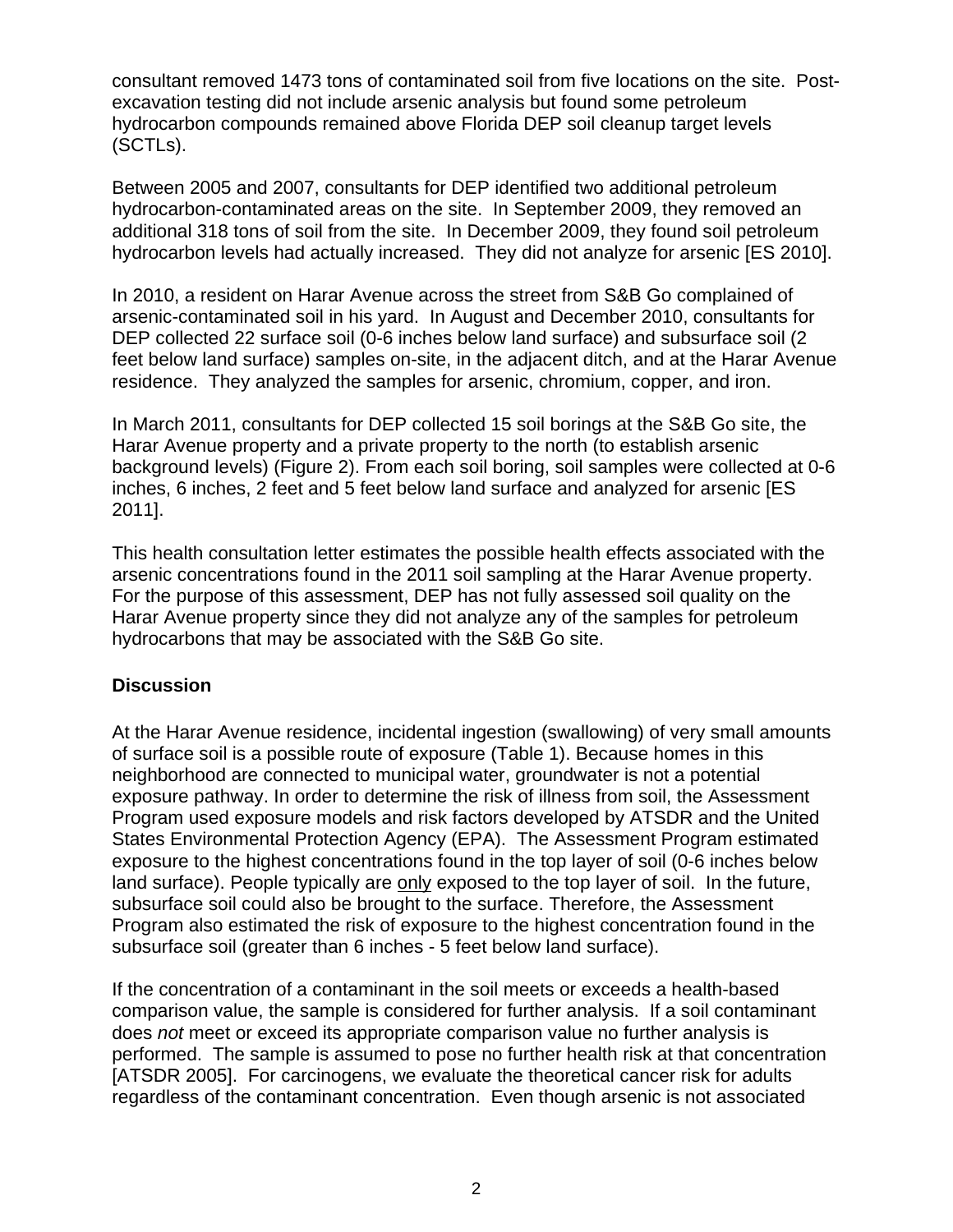with petroleum contamination, the Assessment Program selected it for further analysis because the levels found were above cancer screening values for soil. The Assessment Program considers the risk of both cancer and non-cancer illness during the assessment process.

#### *Arsenic*

Arsenic is a naturally occurring metal that is a common component of the earth's crust. Low levels of arsenic are found throughout the environment. Natural levels of arsenic in soil usually range from 1 to 40 milligrams per kilogram (mg/kg), with a mean of 5 mg/kg [ATSDR 2007.] While arsenic can be released into the environment from natural sources, releases from anthropogenic (man-made) sources are more prevalent. Manmade sources can include metal mining and smelting, wood combustion, coal combustion, waste incineration and pesticide application. To be protective of human health, we assumed that the arsenic found in the surface soils at the Harar Avenue property was in the more toxic inorganic form [ATSDR 2007].

## **Public Health Implications**

The Assessment Program provides site-specific public health recommendations based on toxicological literature, levels of environmental contaminants, evaluation of potential exposure pathways, duration of exposure, and characteristics of the exposed population**.** Whether a person will be harmed depends on the type/amount of contaminant, how they are exposed, how long they are exposed, how much contaminant is absorbed, health status, genetics, and individual lifestyles.

The Assessment Program evaluates exposures by estimating daily doses for children and adults. The standard assumptions used and the calculations for this assessment are in Appendix A.

We assume that people are exposed daily to the maximum concentration measured. We also make the health protective assumption that 100% of the ingested chemical is absorbed into the body. The percent actually absorbed into the body is likely less.

If concentrations exceed the chemical specific health-based comparison value for non cancer illness, then we estimate an exposure dose. For non-cancer illnesses, we first estimate the health risk for children. Children are smaller and swallow more soil than adults. Thus, their exposure is higher. If children are not at risk, then adults are assumed to not be at risk.

For cancer, we quantify the increased theoretical risk by multiplying the estimated exposure dose by the EPA cancer potency slope factor. This is the highest estimated increased cancer risk. The actual increased cancer risk is likely lower. Because of large uncertainties in the way scientists estimate cancer risks, the actual increased risk of cancer may be as low as zero.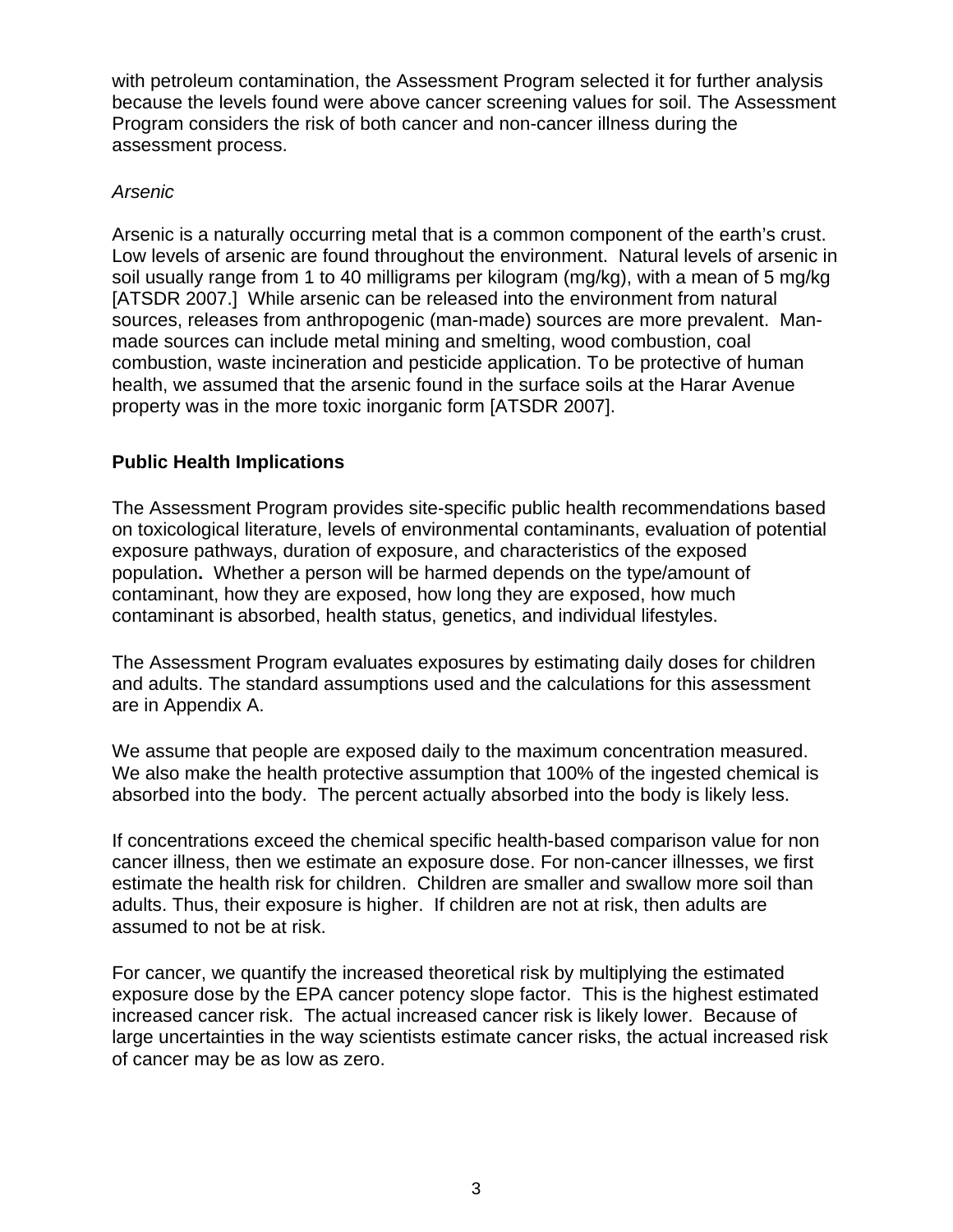We usually estimate the cancer risk from lifetime (70 years) exposure or over a significant portion of the lifetime (at least 35 years). Most cancer slope factors are derived from animals exposed over their entire lifetime to a carcinogenic chemical. Usually, little is known about the cancer risk in animals from less than lifetime exposures. Estimating the cancer risk for children, or from less than 35 years exposure, may introduce significant uncertainty.

It is important to note, that no arsenic levels found on the Harar property exceeded the non-cancer comparison values. The non-cancer exposure dose was estimated only as a necessary step in completing the later cancer risk calculation (Appendix A).

## **Surface Soil (0-6 inches below land surface):**

The maximum surface soil concentrations for arsenic were below the health-based comparison value for non-cancer illness (Table 2). Therefore, no apparent non-cancer risk is associated with children or adults incidentally ingesting (swallowing) very small amounts of surface soil at the Harar Avenue property.

Because arsenic is a known carcinogen, the Assessment Program also estimated a theoretical increase cancer risk. The exposure dose is multiplied by the chemical specific cancer slope factor in order to estimate the theoretical increase of cancer over a lifetime (70 years) (Appendix A). At the maximum surface soil arsenic concentration (5.5mg/kg), the theoretical increased risk of cancer is one more case of cancer in 100,000 people (Table 3). This estimate is considered a "very low" theoretical increase cancer risk for incidental ingestion. This estimate uses the highest surface soil concentration measured at the Harar property, higher end estimate of incidental surface soil ingestion, and the upper range of the cancer potency. Thus, this is a conservative estimate of the increased cancer risk for exposure to arsenic in the surface soil. The actual increased cancer risk is likely lower and may be as low as zero.

## **Subsurface Soil (deeper than 6 inches below land surface):**

People are typically exposed to only the top few inches of soil (i.e. surface soil). Exposure to subsurface soil would only occur if future activities brought subsurface soil to the surface.

None of the arsenic concentrations measured in the subsurface soil at the Harar Avenue property exceeded the non-cancer comparison value (Table 2).

At the maximum surface soil arsenic concentration (7.5mg/kg), the theoretical increased risk of cancer is two more cases of cancer in 100,000 people (Table 3). This estimate is considered a "very low" theoretical increase cancer risk for incidental ingestion. This estimate of risk quantifies the results from swallowing (incidental ingestion) very small amounts of the maximum concentrations of subsurface soil over an entire lifetime. This estimate uses the highest soil concentration measured, a higher end estimate of incidental soil ingestion, and the upper range of the cancer potency. Again, it is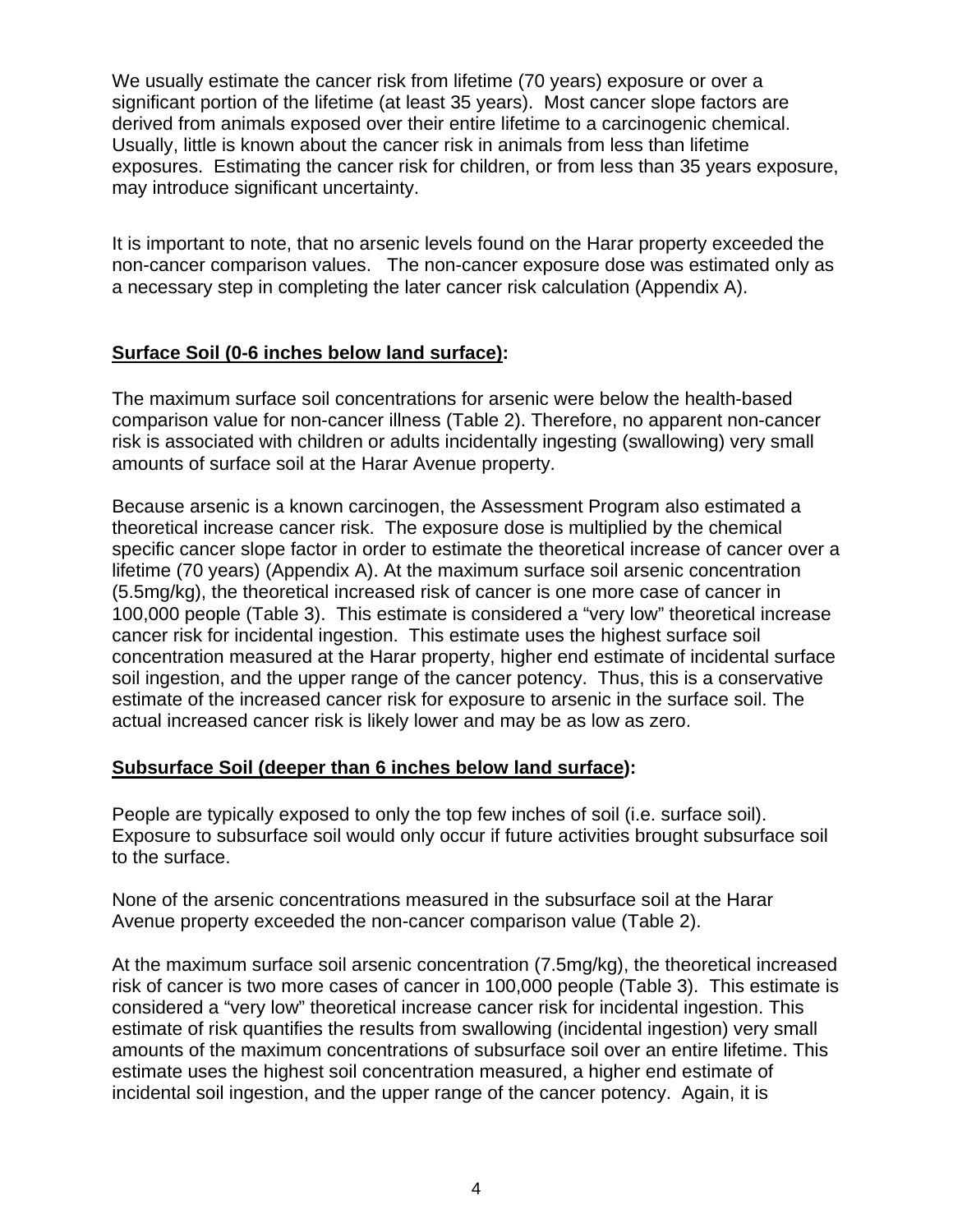important to note that these soil concentrations are in the subsurface soil and would have to be brought to the surface before a resident could be exposed. Thus, this is a conservative estimate of the increased cancer risk for exposure to arsenic in subsurface soil. The actual increased cancer risk is likely lower and may be as low as zero.

#### **Conclusions**

Based on the available data, incidental ingestion of current levels of arsenic in the soil from the Harar Avenue property is not likely to harm people's health. Because DEP did not test the Harar Avenue property for petroleum hydrocarbons that may be associated with the S&B Go site, the data are inadequate to fully assess the health threat.

#### **Recommendations**

DEP should test soil in the ditch adjacent to the Harar Avenue property and on the Harar Avenue property for petroleum hydrocarbons.

## **Public Health Action Plan**

The Assessment Program will evaluate additional surface soil data if they become available.

Please contact me (850-245-4444 extension 2080) with any questions or concerns.

Sincerely,

Elugio 41 D Jull

Elizabeth Tull Health Assessor

ET/et

CC: Concerned resident Tara Mitchell DEP Program Manager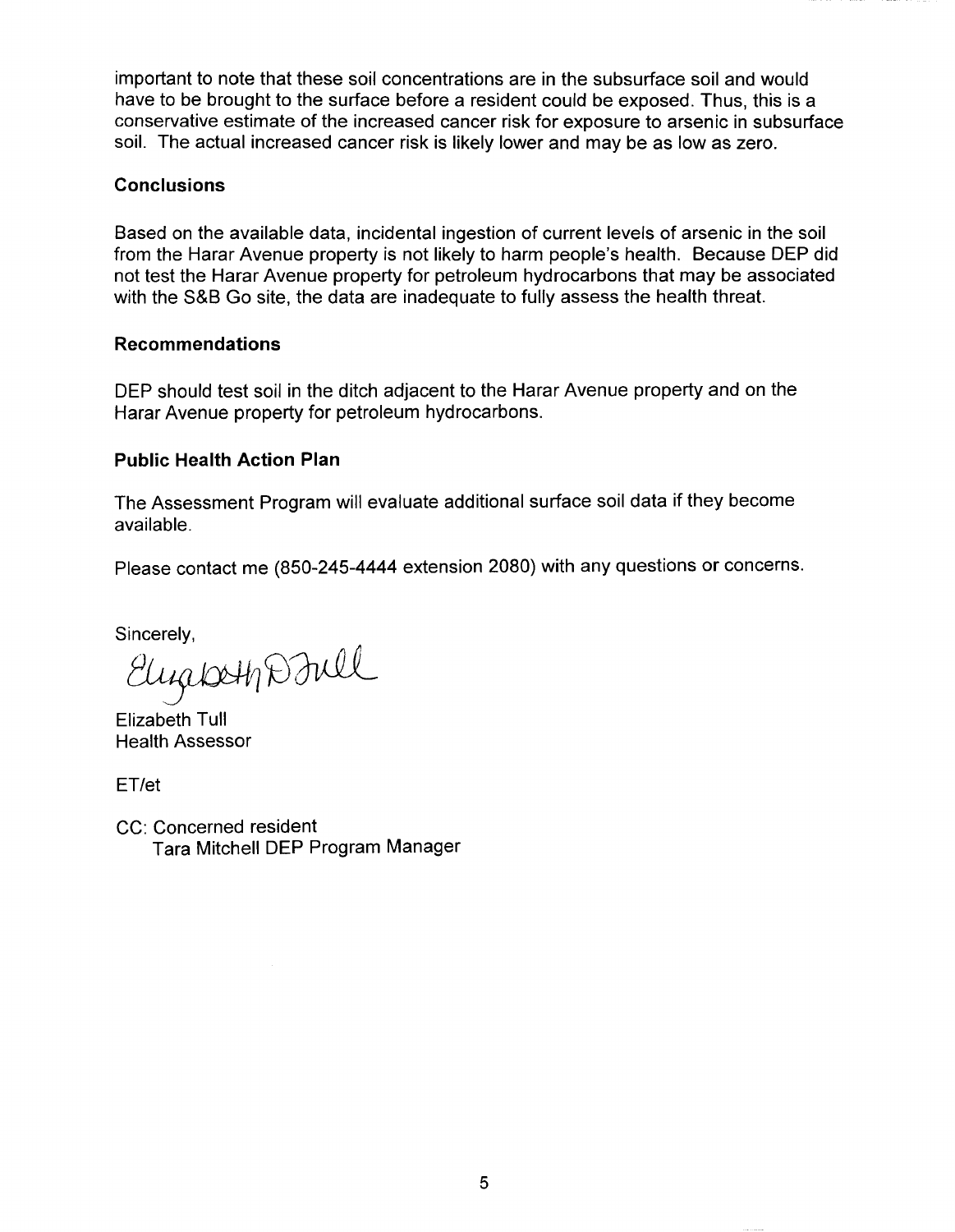#### REFERENCES:

[ATSDR 2005] Agency for Toxic Substance and Disease Registry. Public Health Assessment Guidance Manual (Update). U.S. Department of Health and Human Services, Atlanta, GA. January 2005.

[ATSDR 2007] Agency for Toxic Substances and Disease Registry. Toxicological Profile for Arsenic. U.S. Department of Health and Human Services, Atlanta, GA. August 2007.

[DOH 2011] Florida Department of Health. Letter to Elizabeth Callaghan, Administrator Hernando County Health Department from Elizabeth Tull concerning evaluation of 2010 Harar Avenue soil test results. Tallahassee, Florida. May 2, 2011.

[ES 2010] Earth Systems Inc. Supplemental Site Assessment Report. December 2010.

[ES 2011] Earth Systems Inc. Supplemental Site Assessment Report. April 2011.

[Handex 2004] Handex. Site Assessment Report S& B Go. September 2004.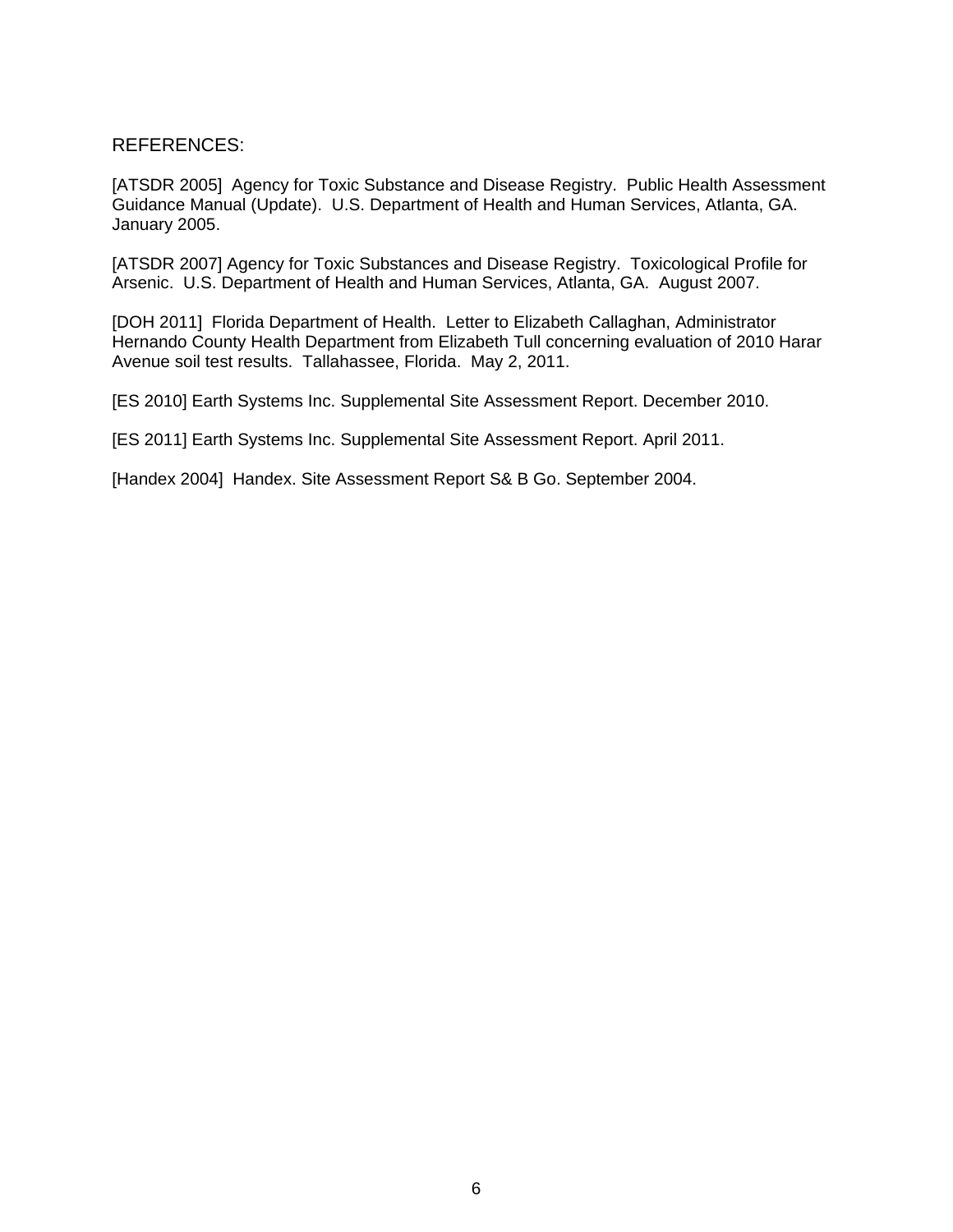| Table 1: Potential Human Exposure Pathways at the Harar Avenue Property |
|-------------------------------------------------------------------------|
|-------------------------------------------------------------------------|

|                                         | POTENTIAL EXPOSURE PATHWAY ELEMENTS |                      |                 |                 |                   |               |
|-----------------------------------------|-------------------------------------|----------------------|-----------------|-----------------|-------------------|---------------|
| <b>POTENTIAL</b><br><b>PATHWAY NAME</b> | <b>SOURCE</b>                       | <b>ENVIRONMENTAL</b> | POINT OF        | <b>ROUTE OF</b> | <b>EXPOSED</b>    | <b>TIME</b>   |
|                                         |                                     | <b>MEDIA</b>         | <b>EXPOSURE</b> | <b>EXPOSURE</b> | <b>POPULATION</b> |               |
| Incidental ingestion                    | Contaminate                         | Soil                 | Soil in the     | Ingestion       | About 5           | Current and   |
| of surface soil in the                  | d surface                           |                      | yard            |                 | residents in the  | <b>Future</b> |
| yard                                    | soil                                |                      |                 |                 | house on the      |               |
|                                         |                                     |                      |                 |                 | property          |               |
|                                         |                                     |                      |                 |                 |                   |               |
| Incidental ingestion                    | Contaminate                         | Soil                 | Soil in the     | Ingestion       | About 5           | <b>Future</b> |
| of subsurface soil in                   | d subsurface                        |                      | yard            |                 | residents in the  |               |
| the yard                                | soil                                |                      |                 |                 | house on the      |               |
|                                         |                                     |                      |                 |                 | property          |               |
|                                         |                                     |                      |                 |                 |                   |               |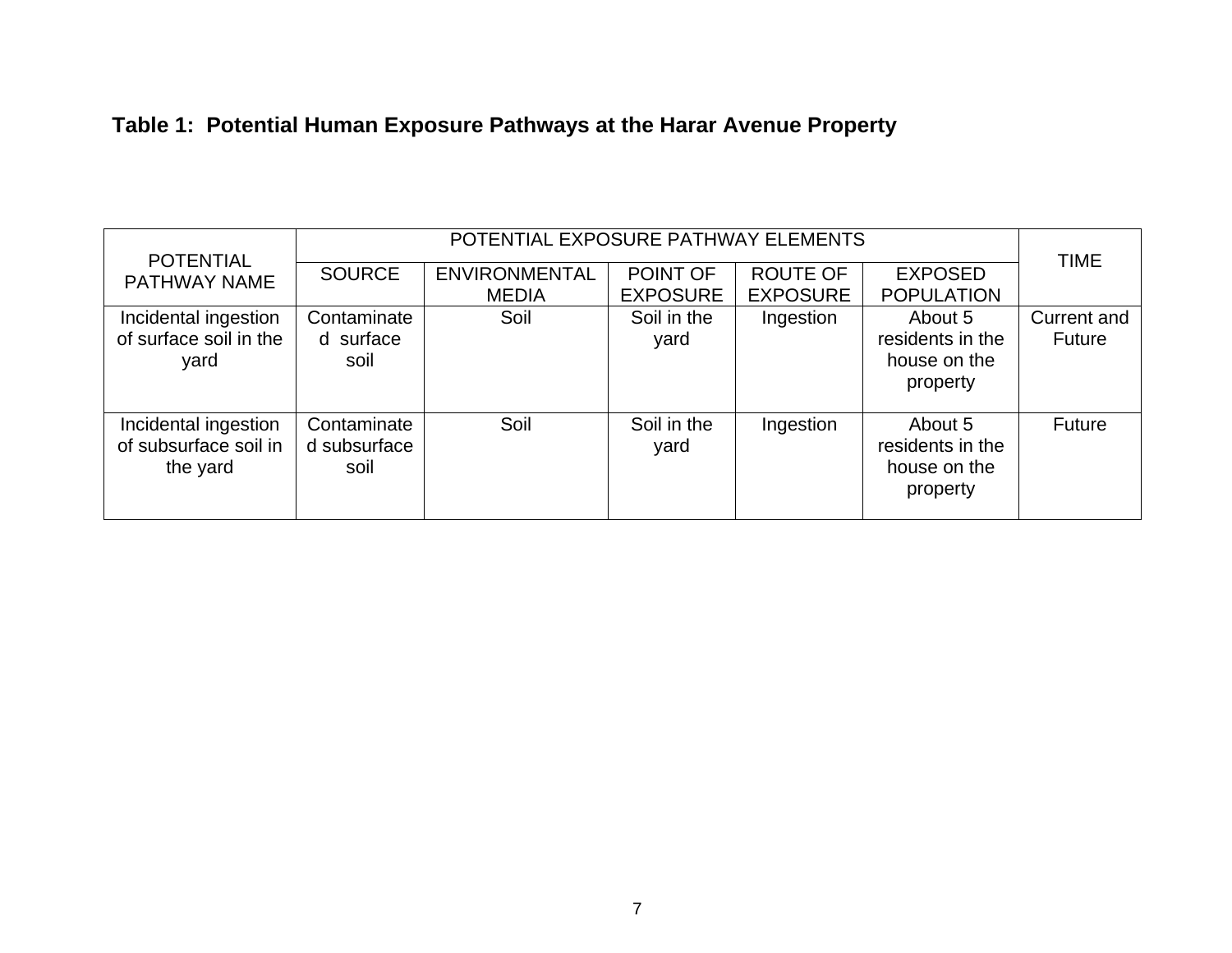#### **Table 2: 2011 Maximum Arsenic Concentrations in Harar Avenue Soil**

| <b>Sample Depth</b>                     | <b>Maximum</b><br><b>Concentration</b><br>(mg/kg) | Comparison<br>Value*<br>(mg/kg)   | Source of<br>Comparison<br><b>Value</b> | # of samples<br>above<br>comparison<br>value/total #<br>soil samples |
|-----------------------------------------|---------------------------------------------------|-----------------------------------|-----------------------------------------|----------------------------------------------------------------------|
| 0-6 inches<br>(surface)                 | 5.5                                               | 20 (non-cancer)<br>$0.5$ (cancer) | <b>ATSDR</b><br>Chronic<br><b>EMEG</b>  | 0/14<br>14/14                                                        |
| Deeper than<br>6 inches<br>(subsurface) | 7.5                                               | 20 (non-cancer)<br>$0.5$ (cancer) | <b>ATSDR</b><br>Chronic<br><b>EMEG</b>  | 0/14<br>14/14                                                        |

mg/kg = milligrams per kilograms

\* Comparison values only used to select chemicals for further scrutiny, not to the judge the risk of illness.

Source of data: Earth Systems Inc. 2011

EMEG= Environmental Media Evaluation Guide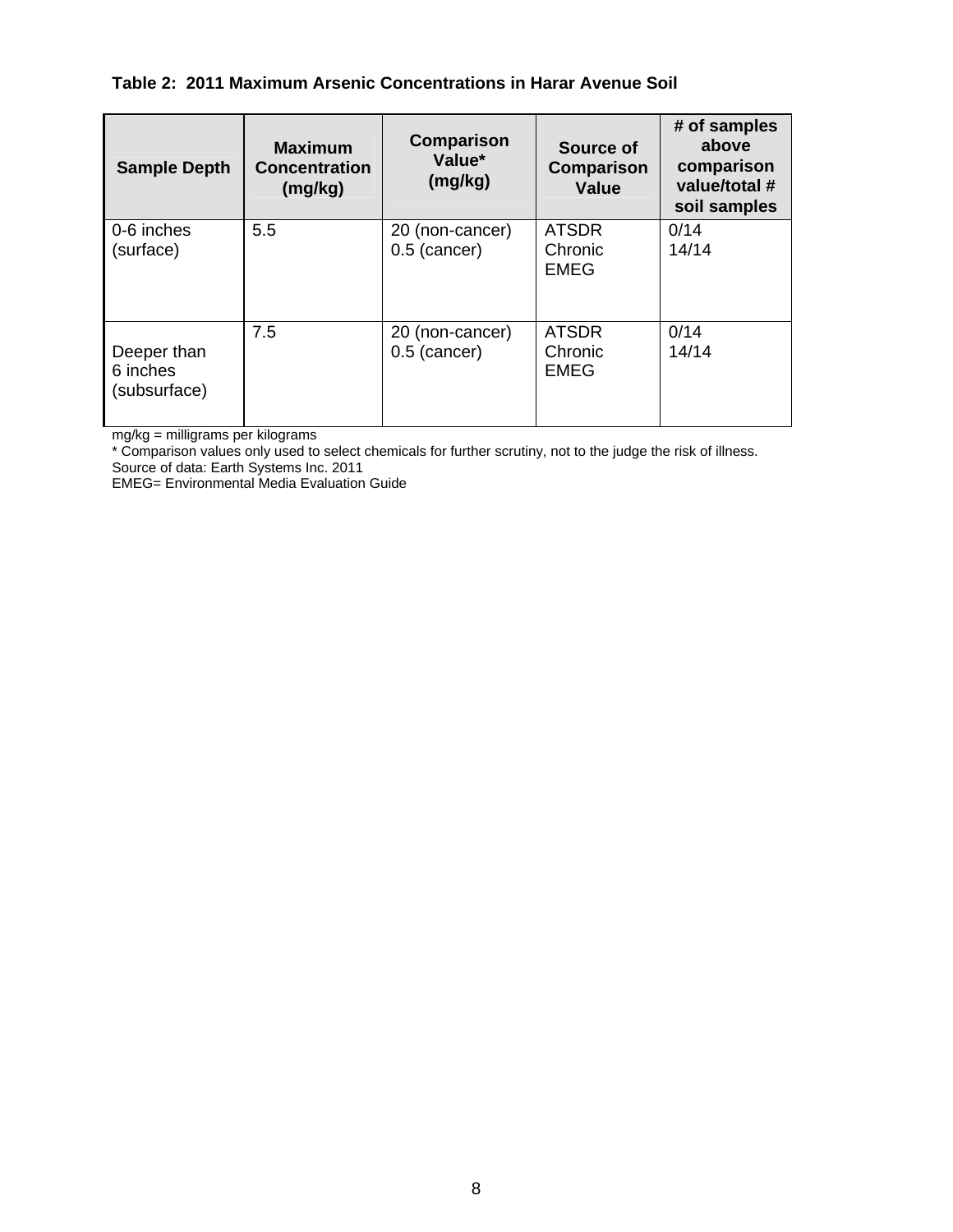#### **Table 3: 2011 Estimated Arsenic Dose and Theoretical Cancer Risk from Exposure to Arsenic in Harar Avenue Soil**

| <b>Sample Depth</b>                     | <b>Maximum</b><br><b>Concentration</b><br>(mg/kg) | <b>Estimated</b><br>Ingestion<br><b>Exposure Dose</b><br>(mg/kg/day) | <b>Estimated Theoretical</b><br><b>Cancer Risk</b>               |
|-----------------------------------------|---------------------------------------------------|----------------------------------------------------------------------|------------------------------------------------------------------|
| 0-6 inches<br>(surface)                 | 5.5                                               | .000008                                                              | $1 X 10^{-5}$<br>very low increased risk or<br>1 in 100,000      |
| Deeper than<br>6 inches<br>(subsurface) | 7.5                                               | .00001                                                               | $2 \times 10^{-5}$<br>very low increased risk or<br>2 in 100,000 |

mg/kg = milligrams per kilograms mg/kg/day = milligrams per kilogram per day

\* Comparison values only used to select chemicals for further scrutiny, not to the judge the risk of illness.

Source of data: Earth Systems Inc. 2011

See Appendix A for calculations.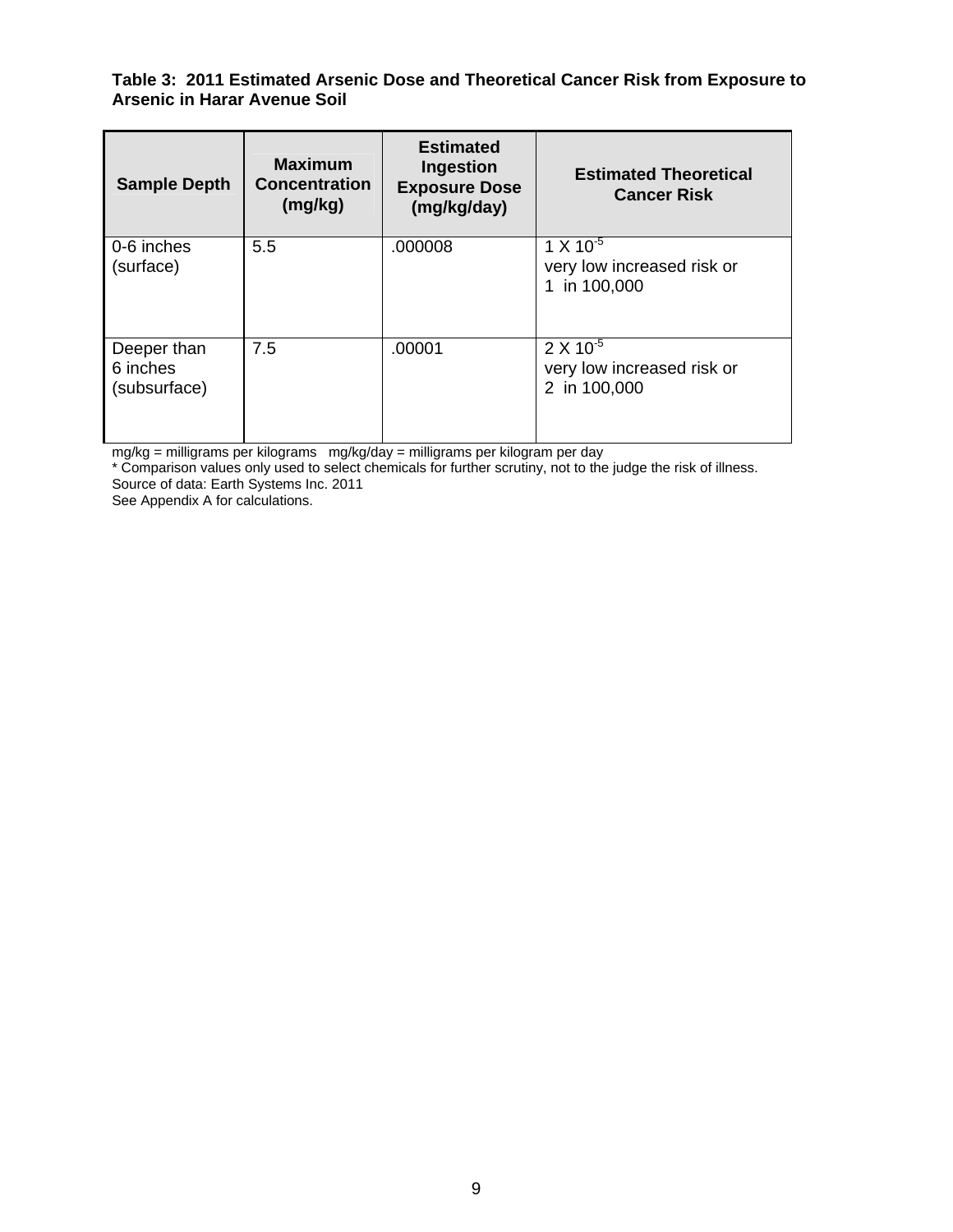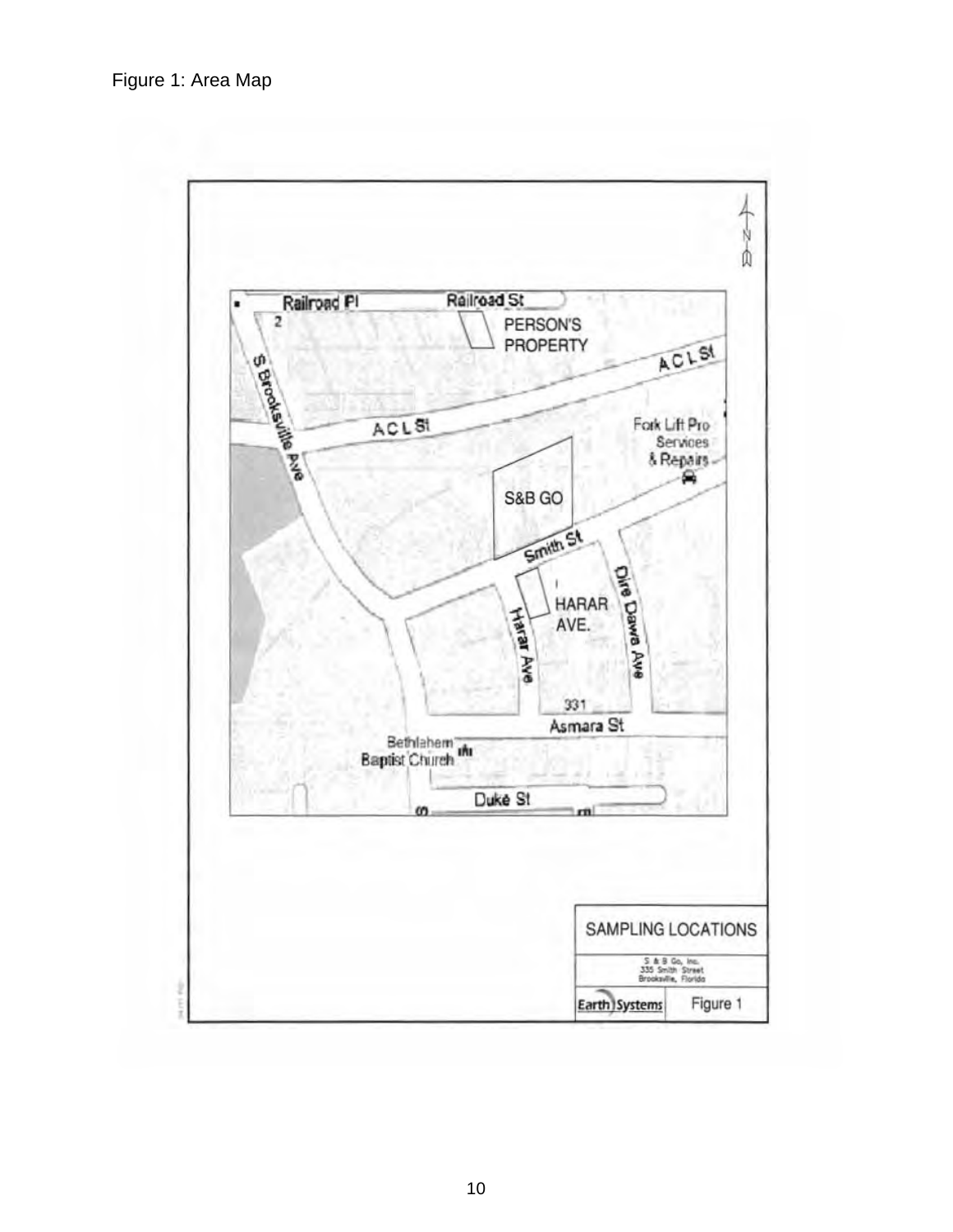

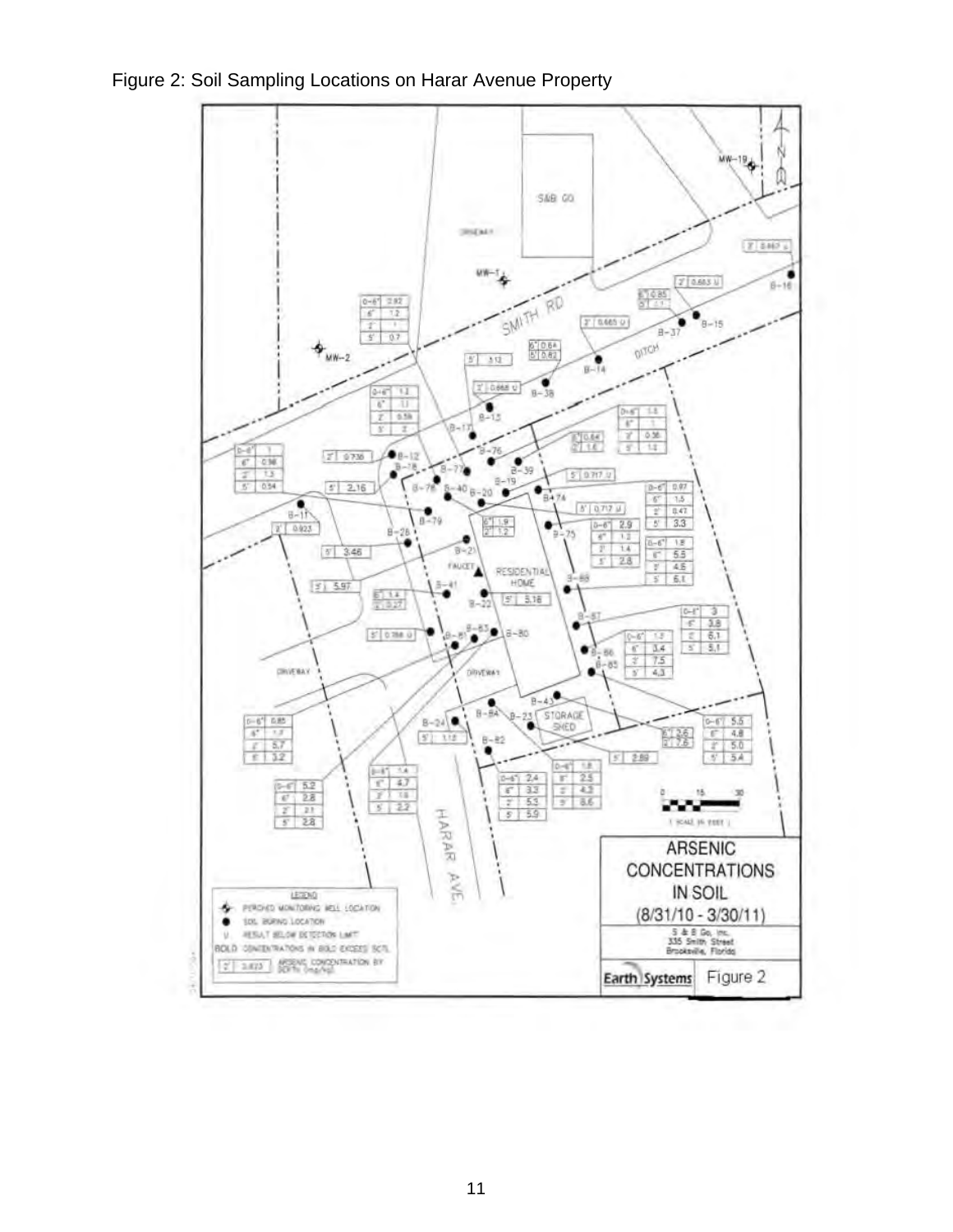# **Appendix A: Calculations**

I). Exposure dose:

Incidental soil ingestion

#### Non-cancer

To estimate exposure from incidental ingestion of contaminated soil, Florida DOH uses the following standard assumptions:

- children incidentally ingest (swallow) an average of 200 milligrams (mg) of soil per day (about the weight of a postage stamp),
- adults incidentally ingest (swallow) an average of 100 mg of soil per day,
- children weigh an average of 16 kilograms (kg) or about 35 pounds,
- adults weigh an average of 70 kg, or about 155 pounds,
- children and adults incidentally ingest (swallow) contaminated surface soil at the maximum concentration measured for each contaminant
- exposure factor is 1 (reflecting chronic daily exposure of 365 days 24 hours per day)

Abbreviations:

```
D= exposure dose (mg/kg/day) 
C= contaminant concentration (mg/kg) 
IR= intake rate of contaminated soil (mg/day) 
EF= exposure factor (unit less; in this instance, the EF is 1 because we expect daily 
exposure) 
CF = conversion factor (10<sup>-6</sup> kg/mg)
BW= body weight 
mg= milligram 
kg= kilogram 
d = day
```
D= (CxIRxEFxCF)/BW

It is important to note that no arsenic levels were found to exceed non-cancer comparison values. **The non-cancer exposure dose is estimated as a necessary step in completing the later cancer risk calculation.** 

*Arsenic* **surface soil exposure dose- (0-6 inches below land surface (bls)):**  maximum surface soil concentration  $= 5.5$  mg/kg

D= (5.5 mg/kg x100mg/day x 1 x 10-6 kg/mg)/ 70 kg = .000008 mg/kg/d